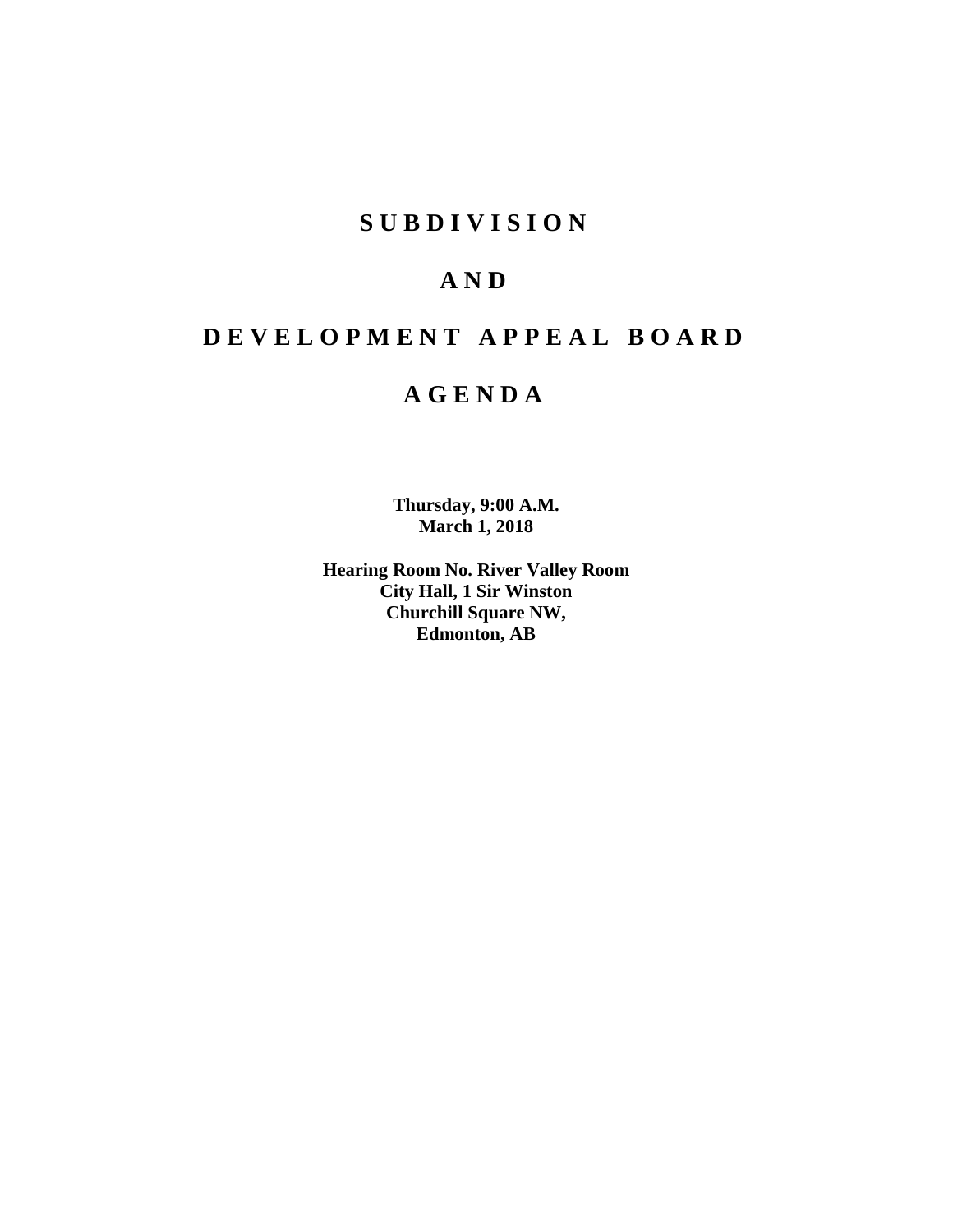## **SUBDIVISION AND DEVELOPMENT APPEAL BOARD HEARING ROOM NO. River Valley Room**

|              | 9:00 A.M.    | SDAB-D-18-038 | Convert an existing Semi-detached House to (4)<br><b>Dwellings of Apartment Housing</b>                                                                                                        |  |
|--------------|--------------|---------------|------------------------------------------------------------------------------------------------------------------------------------------------------------------------------------------------|--|
|              |              |               | 12119C - 124 Street NW<br>Project No.: 257514590-002                                                                                                                                           |  |
| $\mathbf{H}$ | $10:30$ A.M. | SDAB-D-18-039 | Construct a Single Detached House with front<br>attached Garage, veranda, fireplace, rear<br>covered deck, balcony, and Basement<br>development (NOT to be used as an additional<br>Dwelling). |  |
|              |              |               | 8504 - 134 Street NW<br>Project No.: 258728819-001                                                                                                                                             |  |
|              | <b>NOTE:</b> |               |                                                                                                                                                                                                |  |
|              |              |               | Unless otherwise stated, all references to "Section numbers" refer to<br>the authority under the Edmonton Zoning Bylaw 12800.                                                                  |  |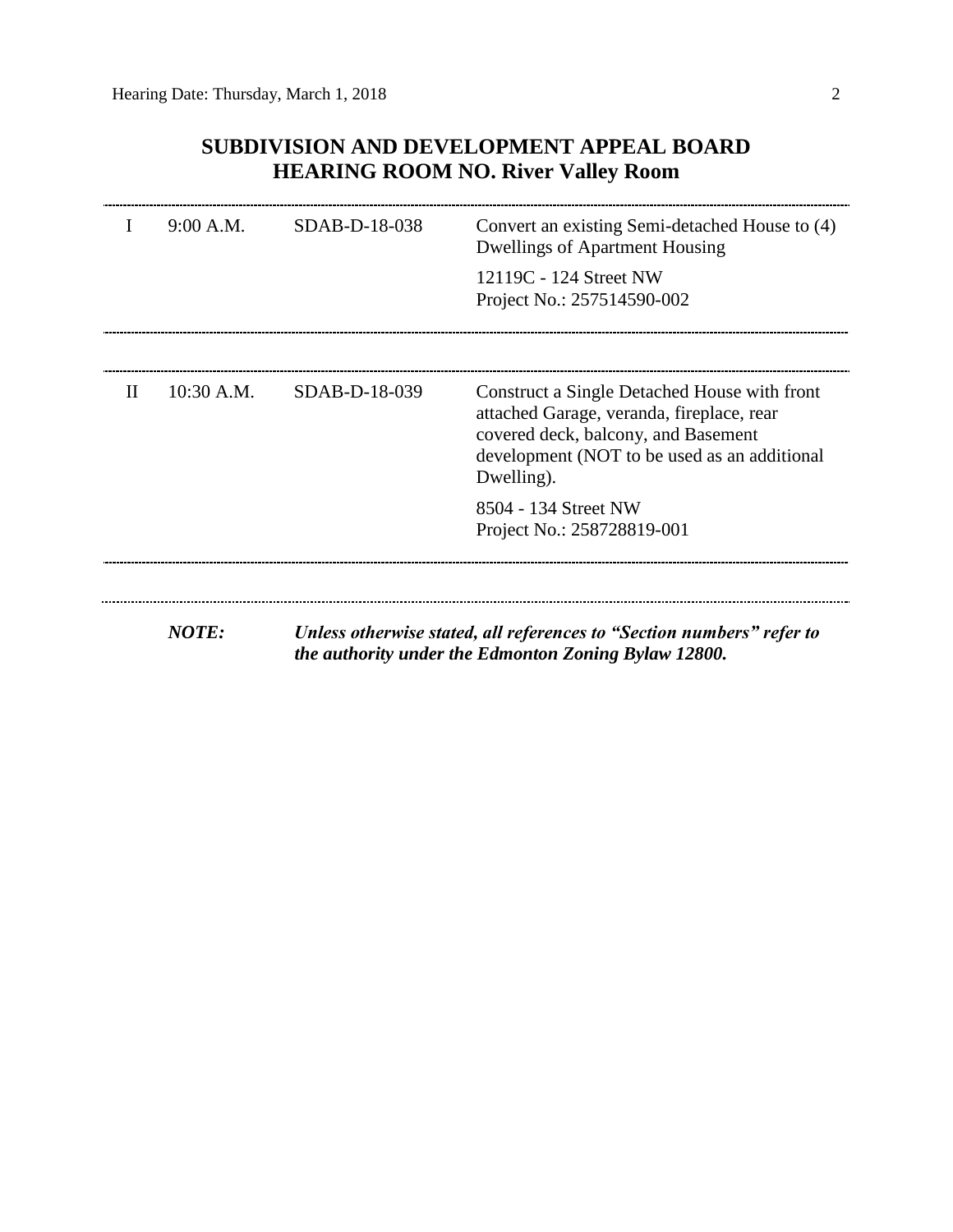| <b>ITEM I: 9:00 A.M.</b> |                                                        | FILE: SDAB-D-18-038                                                              |  |  |
|--------------------------|--------------------------------------------------------|----------------------------------------------------------------------------------|--|--|
|                          | AN APPEAL FROM THE DECISION OF THE DEVELOPMENT OFFICER |                                                                                  |  |  |
|                          | <b>APPELLANT:</b>                                      |                                                                                  |  |  |
|                          | <b>APPLICATION NO.:</b>                                | 257514590-002                                                                    |  |  |
|                          | <b>APPLICATION TO:</b>                                 | Convert an existing Semi-detached House<br>to (4) Dwellings of Apartment Housing |  |  |
|                          | <b>DECISION OF THE</b><br>DEVELOPMENT AUTHORITY:       | Refused                                                                          |  |  |
|                          | <b>DECISION DATE:</b>                                  | January 17, 2018                                                                 |  |  |
|                          | DATE OF APPEAL:                                        | January 29, 2018                                                                 |  |  |
|                          | MUNICIPAL DESCRIPTION<br>OF SUBJECT PROPERTY:          | 12119C - 124 Street NW                                                           |  |  |
|                          | <b>LEGAL DESCRIPTION:</b>                              | Condo Common Area (Plan 1323298)                                                 |  |  |
|                          | ZONE:                                                  | RF3 Small Scale Infill Development Zone                                          |  |  |
|                          | <b>OVERLAY:</b>                                        | MNO Mature Neighburhood Overlay                                                  |  |  |
|                          | <b>STATUTORY PLAN:</b>                                 | N/A                                                                              |  |  |
|                          |                                                        |                                                                                  |  |  |

## *Grounds for Appeal*

The Appellant provided the following reasons for appealing the decision of the Development Authority:

The Apartment Housing is a permitted use in the RF3 small scale infill development zone.

The existing Semi-detached house was a rental property and the owner thought that it was allowed to have basement suites in a Semi-detached house in City of Edmonton. The tenants have lived in the basement suites for some time.

The proposal development complies with all the development requirements for Apartment Housing except for the minimum required Site Area, minimum site width, and location criteria. The variances of the existing site area and site width from minimum requirement will be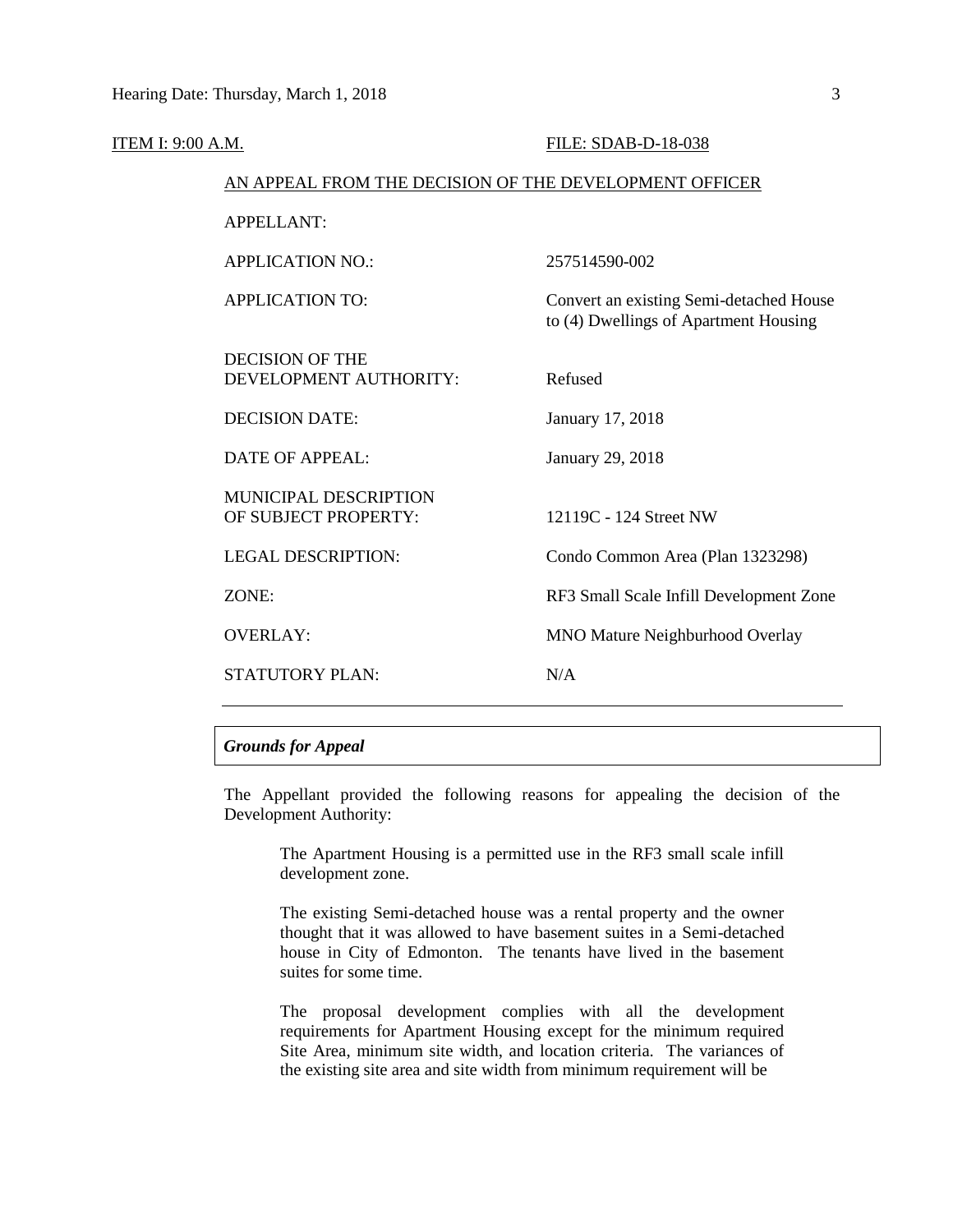mitigated because the existing semi-detached house with secondary suites has existing on the subject site for some time and the associated activities of the Apartment

Housing will not adversely affect adjacent properties more than Semidetached House.

There are a few existing permitted 4-plex housing in the neighborhood which lot size and width are less minimum requirement, and is not meet location criteria, such as the permitted 4-plex: 12022 – 125 street, Edmonton.

There are existing eight on-site parking space and it will meet and exceed the overall on-site parking requirement for an Apartment Housing. This proposal development will not create any problems with street parking.

I believe the proposal development will not change the appearance of the Semi-detached Dwelling or the Accessory Building on site. The proposal development will not interfere with the amenities of the neighbourhood and value of the neighbouring parcels of land. [Unedited]

### *General Matters*

#### **Appeal Information:**

The *Municipal Government Act*, RSA 2000, c M-26 states the following:

## **Grounds for Appeal**

**685(1)** If a development authority

- (a) fails or refuses to issue a development permit to a person,
- (b) issues a development permit subject to conditions, or
- (c) issues an order under section 645,

the person applying for the permit or affected by the order under section 645 may appeal to the subdivision and development appeal board.

#### **Appeals**

**686(1)** A development appeal to a subdivision and development appeal board is commenced by filing a notice of the appeal, containing reasons, with the board

(a) in the case of an appeal made by a person referred to in section 685(1)

(i) with respect to an application for a development permit,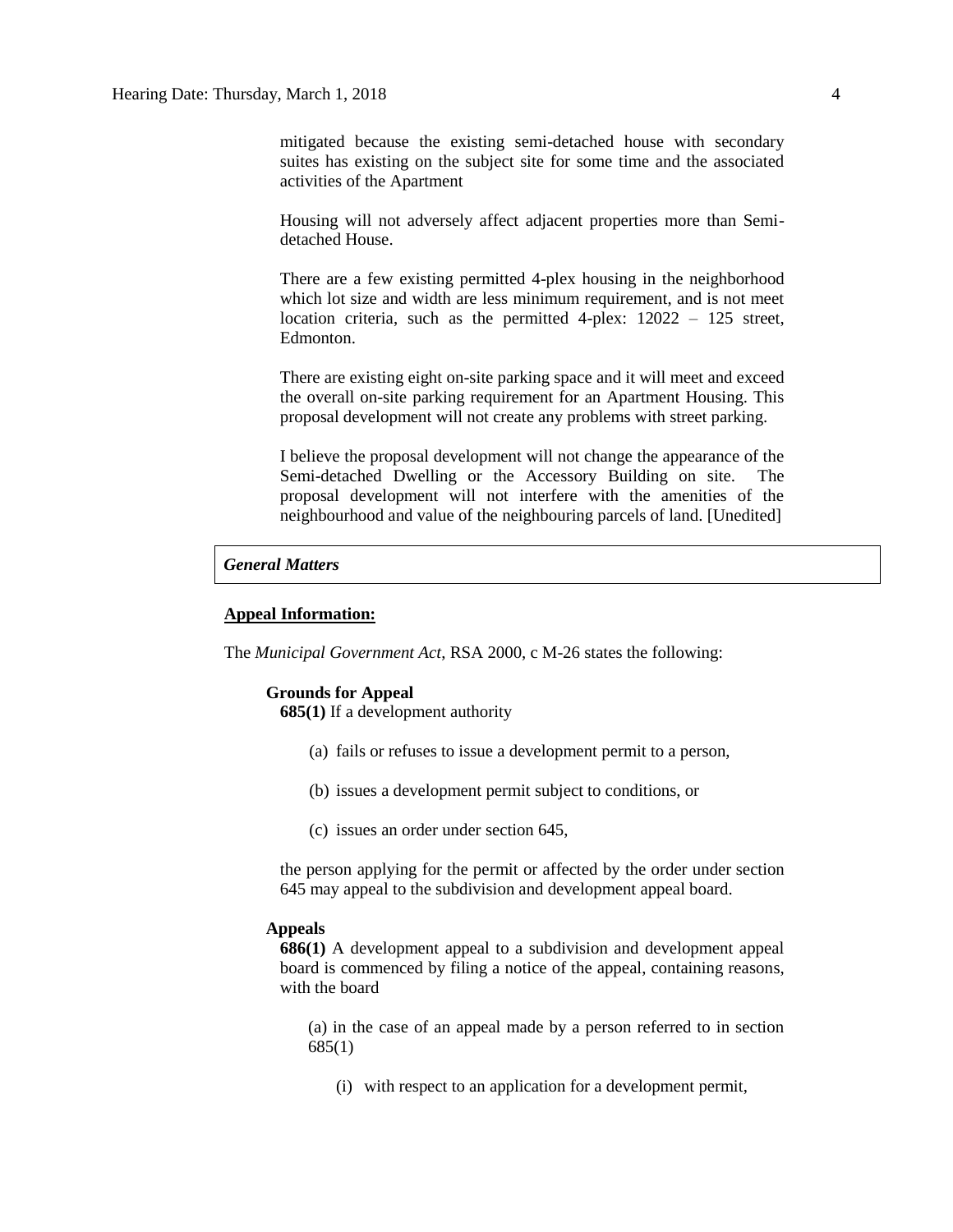#### **Determining an Appeal**

#### **Hearing and decision**

**687(3)** In determining an appeal, the subdivision and development appeal board

- …
- (a.1) must comply with the land use policies;
- (a.2) subject to section 638, must comply with any applicable statutory plans;
- (a.3) subject to clause (d), must comply with any land use bylaw in effect;
	- …
	- (c) may confirm, revoke or vary the order, decision or development permit or any condition attached to any of them or make or substitute an order, decision or permit of its own;
	- (d) may make an order or decision or issue or confirm the issue of a development permit even though the proposed development does not comply with the land use bylaw if, in its opinion,
		- (i) the proposed development would not
			- (A) unduly interfere with the amenities of the neighbourhood, or
			- (B) materially interfere with or affect the use, enjoyment or value of neighbouring parcels of land,

and

(ii) the proposed development conforms with the use prescribed for that land or building in the land use bylaw.

## **General Provisions from the** *Edmonton Zoning Bylaw:*

Section 140.1 states that the **General Purpose** of the **RF3 Small Scale Infill Development Zone** is "to provide for Single Detached Housing and Semi-detached Housing while allowing small-scale conversion and infill redevelopment to buildings containing up to four Dwellings under certain conditions, and including Secondary Suites and Garden Suites."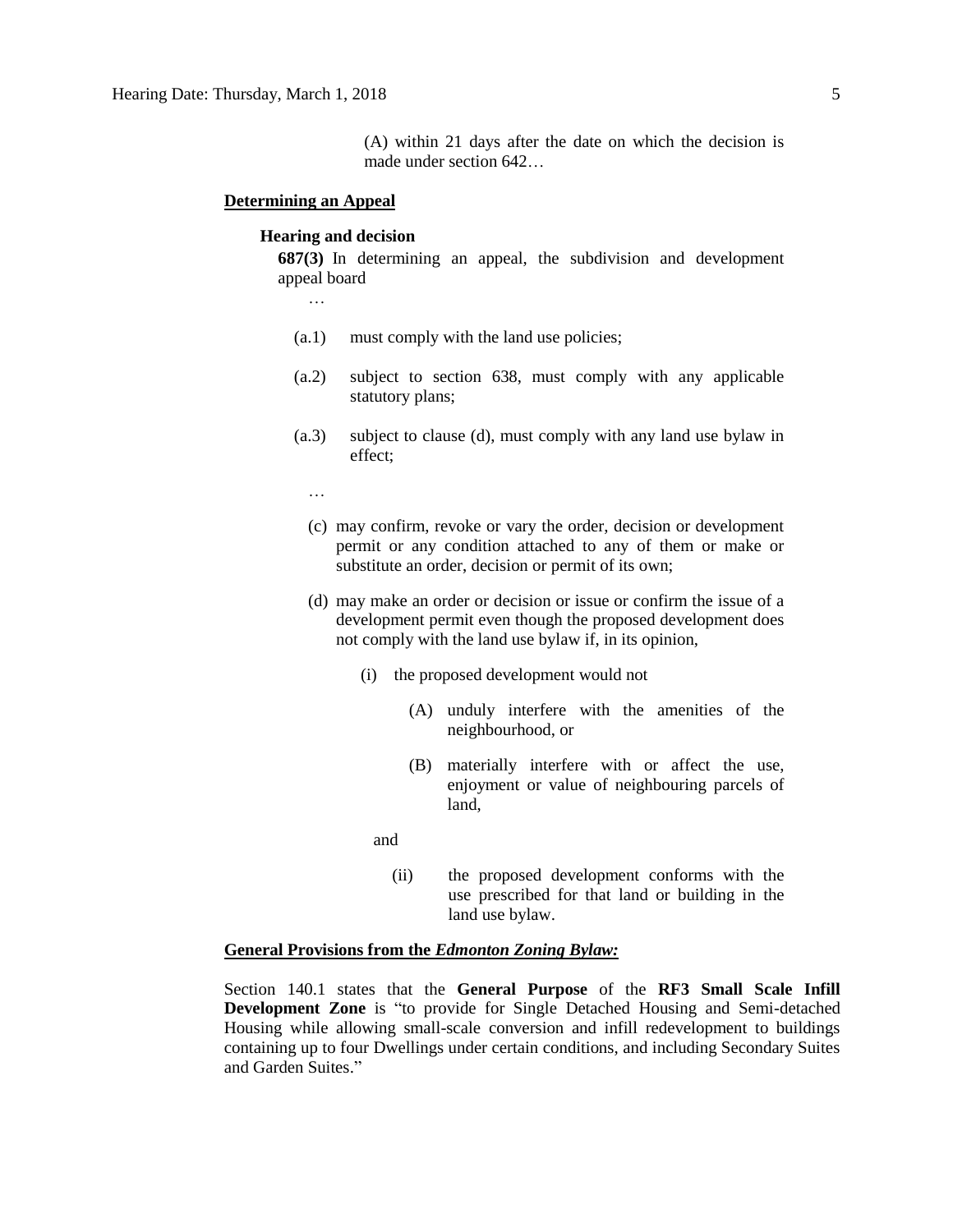Section 814.1 states that the **General Purpose** of the **MNO Mature Neighbourhood Overlay** is:

[T]o regulate residential development in Edmonton's mature residential neighbourhoods, while responding to the context of surrounding development, maintaining the pedestrian-oriented design of the streetscape, and to provide an opportunity for consultation by gathering input from affected parties on the impact of a proposed variance to the Overlay regulations.

Under section 140.2(1), **Apartment Housing** is a **Permitted Use** in the RF3 Small Scale Infill Development Zone.

Section 7.2(1) states:

**Apartment Housing** means development consisting of one or more Dwellings contained within a building in which the Dwellings are arranged in any horizontal or vertical configuration, which does not conform to the definition of any other Residential Use.

*Site Area and Site Width*

Section 140.4(5) states:

- 5. Site regulations for Apartment Housing and Stacked Row Housing:
	- a. the minimum Site area shall be  $750 \text{ m}^2$ ;
	- b. the minimum Site Width shall be 17.0 m; and
	- c. the minimum Site depth shall be 30.0 m

## **Development Officer's Determination**

1. The minimum Site Area for an Apartment House is 750m2. The subject lot is 50.52m2 (Reference Section 140.4.5)

2. The minimum Site Width for an Apartment House is 17m. The subject lot is 15.24m (Reference Section 140.4.5)

## *Locational Criteria*

Section 140.4(7) states:

- 7. Apartment Housing or Stacked Row Housing shall be located:
	- a. on Corner Sites,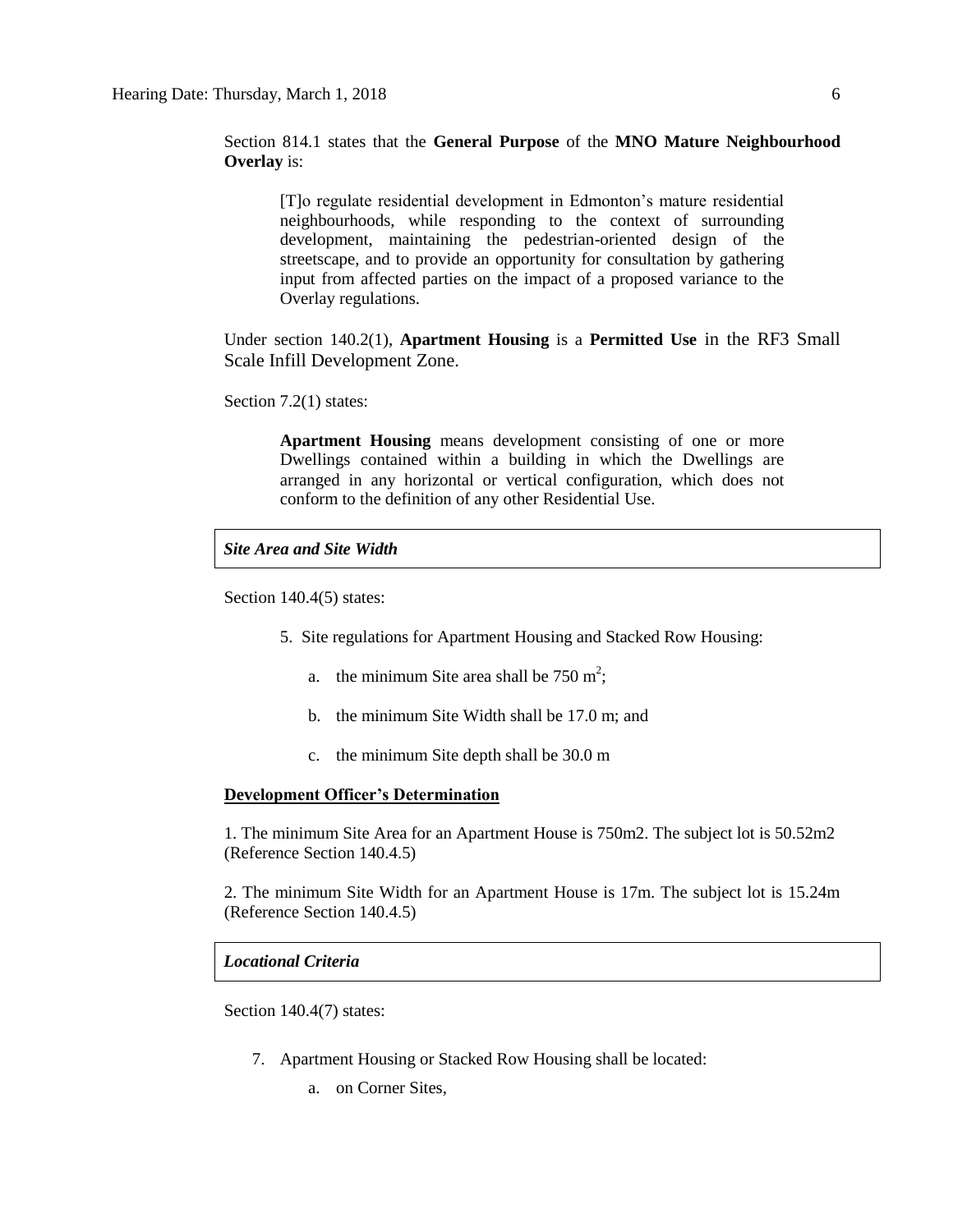- b. on Sites Abutting an arterial or service road,
- c. where both Side Lot Lines Abut existing Apartment Housing or Stacked Row Housing, or
- d. where a minimum of one Side Lot Line:
	- i. Abuts a Site where a Commercial Use, or Stacked Row Housing or Apartment Housing with a maximum Height greater than four Storeys, is a Permitted Use, or
	- ii. is not separated by a public roadway, including a Lane, more than 10.0 m wide from a Site where a Commercial Use, or Stacked Row Housing or Apartment Housing with a maximum Height greater than four Storeys, is a Permitted Use.

#### **Development Officer's Determination**

3. The Site does not meet the location criteria for an Apartment House in the RF3 Zone (Reference Section 140.4.7)

#### *Entrance Feature Facing Public Roadway*

Section 140.4(23) states, in part:

Except for Garden Suites and Secondary Suites, each Dwelling that has direct access to Grade shall have an entrance door or entrance feature facing a public roadway, other than a Lane.

#### **Development Officer's Determination**

5. Except for Garden Suites and Secondary Suites, each Dwelling that has direct access to Grade shall have an entrance door or entrance feature facing a public roadway. The basement units do not have an entrance feature facing a public roadway (Reference Section 140.4.23)

### *Non-Conformity*

The Development Officer suggests that the proposed development no longer conforms to the existing regulations. Section 643 of the *Municipal Government Act* states:

#### **Non-conforming use and non-conforming buildings**

**643(1)** If a development permit has been issued on or before the day on which a land use bylaw or a land use amendment bylaw comes into force in a municipality and the bylaw would make the development in respect of which the permit was issued a non-conforming use or non-conforming building, the development permit continues in effect in spite of the coming into force of the bylaw.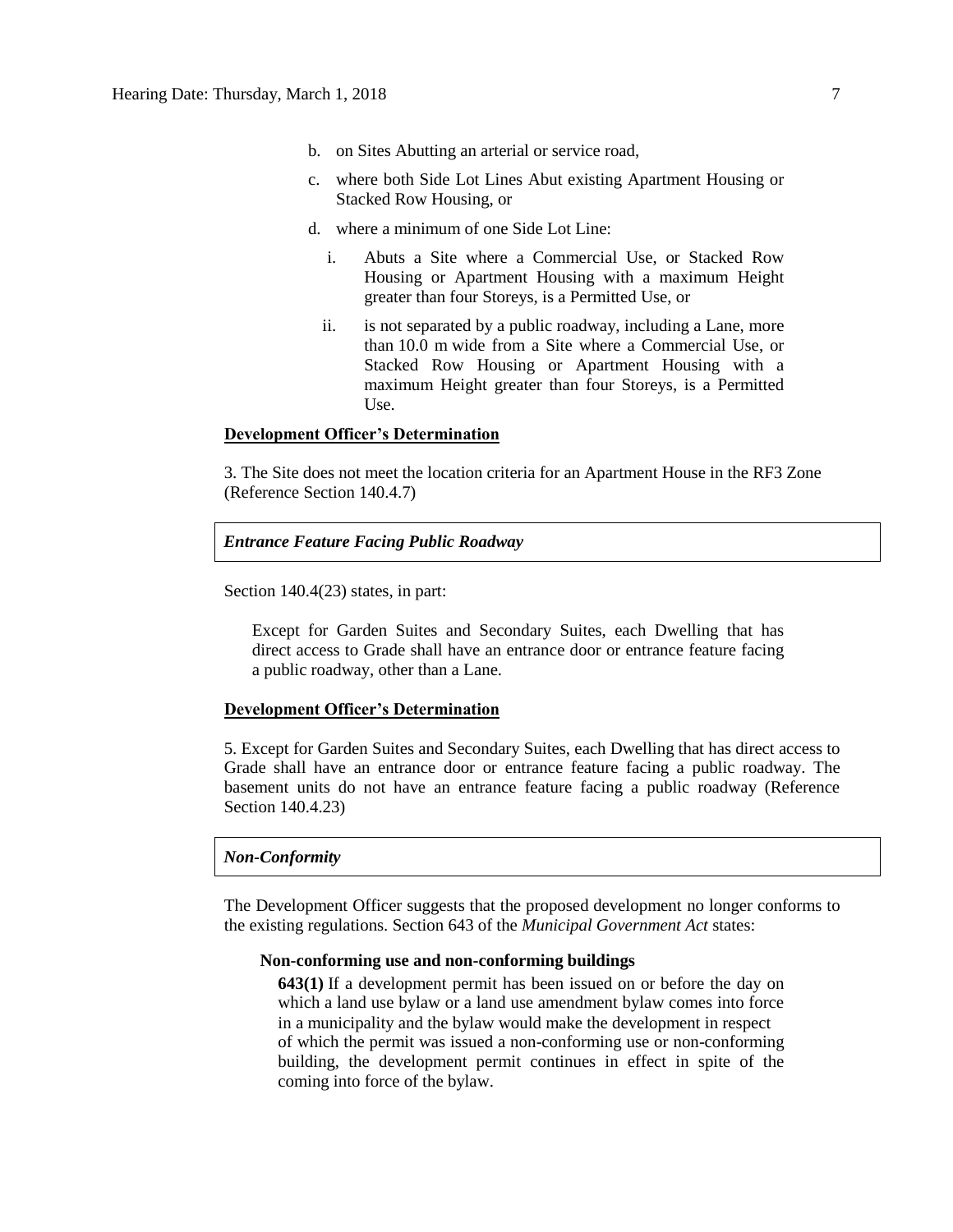**(2)** A non-conforming use of land or a building may be continued but if that use is discontinued for a period of 6 consecutive months or more, any future use of the land or building must conform with the land use bylaw then in effect.

**(3)** A non-conforming use of part of a building may be extended throughout the building but the building, whether or not it is a non-conforming building, may not be enlarged or added to and no structural alterations may be made to it or in it.

**(4)** A non-conforming use of part of a lot may not be extended or transferred in whole or in part to any other part of the lot and no additional buildings may be constructed on the lot while the non-conforming use continues.

**(5)** A non-conforming building may continue to be used but the building may not be enlarged, added to, rebuilt or structurally altered except

(a) to make it a conforming building,

(b) for routine maintenance of the building, if the development authority considers it necessary, or

(c) in accordance with a land use bylaw that provides minor variance powers to the development authority for the purposes of this section.

**(6)** If a non-conforming building is damaged or destroyed to the extent of more than 75% of the value of the building above its foundation, the building may not be repaired or rebuilt except in accordance with the land use bylaw.

**(7)** The land use or the use of a building is not affected by a change of ownership or tenancy of the land or building.

#### **Development Officer's Determination**

4. This structure no longer conforms to current zoning rules, which may have changed since it was originally constructed (Section 11.3.3)

#### Notice to Applicant/Appellant

Provincial legislation requires that the Subdivision and Development Appeal Board issue its official decision in writing within fifteen days of the conclusion of the hearing. Bylaw No. 11136 requires that a verbal announcement of the Board's decision shall be made at the conclusion of the hearing of an appeal, but the verbal decision is not final nor binding on the Board until the decision has been given in writing in accordance with the *Municipal Government Act.*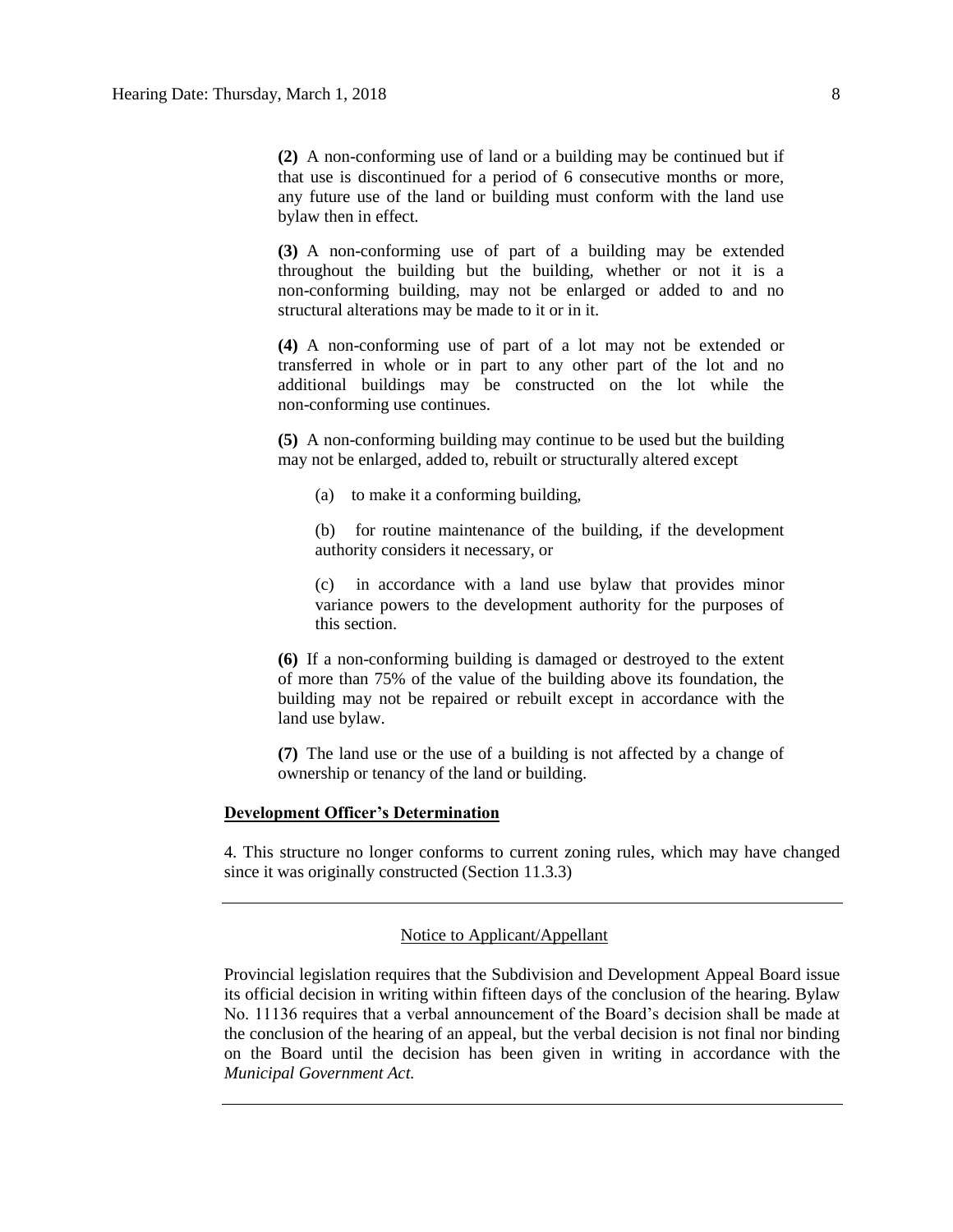| <b>nonton</b>                                                                                             | Project Number: 257514590-002<br><b>Application Date:</b><br>SEP 08, 2017                                                                                                                                                                                         |  |  |
|-----------------------------------------------------------------------------------------------------------|-------------------------------------------------------------------------------------------------------------------------------------------------------------------------------------------------------------------------------------------------------------------|--|--|
|                                                                                                           | Printed:<br>January 17, 2018 at 4:00 PM<br>$1$ of $2$<br>Page:<br><b>Application for</b>                                                                                                                                                                          |  |  |
|                                                                                                           | <b>Major Development Permit</b>                                                                                                                                                                                                                                   |  |  |
| This document is a Development Permit Decision for the development application described below.           |                                                                                                                                                                                                                                                                   |  |  |
|                                                                                                           |                                                                                                                                                                                                                                                                   |  |  |
| <b>Applicant</b>                                                                                          | Property Address(es) and Legal Description(s)<br>12119C - 124 STREET NW                                                                                                                                                                                           |  |  |
|                                                                                                           | Condo Common Area (Plan 1323298)                                                                                                                                                                                                                                  |  |  |
|                                                                                                           | <b>Specific Address(es)</b>                                                                                                                                                                                                                                       |  |  |
|                                                                                                           | Suite:<br>12119 - 124 STREET NW                                                                                                                                                                                                                                   |  |  |
|                                                                                                           | Suite:<br>12121 - 124 STREET NW                                                                                                                                                                                                                                   |  |  |
|                                                                                                           | Suite:<br>BSMT, 12119 - 124 STREET NW                                                                                                                                                                                                                             |  |  |
|                                                                                                           | Suite:<br>BSMT, 12121 - 124 STREET NW                                                                                                                                                                                                                             |  |  |
|                                                                                                           | Entryway: 12119 - 124 STREET NW                                                                                                                                                                                                                                   |  |  |
|                                                                                                           | Entryway: 12121 - 124 STREET NW                                                                                                                                                                                                                                   |  |  |
|                                                                                                           | Building: 12119 - 124 STREET NW                                                                                                                                                                                                                                   |  |  |
| <b>Scope of Application</b>                                                                               |                                                                                                                                                                                                                                                                   |  |  |
| To convert an existing Semi-detached House to (4) Dwellings of Apartment Housing.                         |                                                                                                                                                                                                                                                                   |  |  |
| <b>Permit Details</b>                                                                                     |                                                                                                                                                                                                                                                                   |  |  |
| <b>Class of Permit:</b>                                                                                   | <b>Contact Person:</b>                                                                                                                                                                                                                                            |  |  |
| Gross Floor Area (sq.m.):                                                                                 | Lot Grading Needed?: N                                                                                                                                                                                                                                            |  |  |
| New Sewer Service Required: Y                                                                             | NumberOfMainFloorDwellings:                                                                                                                                                                                                                                       |  |  |
| Site Area (sq. m.):                                                                                       | Stat. Plan Overlay/Annex Area: (none)                                                                                                                                                                                                                             |  |  |
| I/We certify that the above noted details are correct.                                                    |                                                                                                                                                                                                                                                                   |  |  |
| Applicant signature:                                                                                      |                                                                                                                                                                                                                                                                   |  |  |
| <b>Development Application Decision</b><br>Refused                                                        |                                                                                                                                                                                                                                                                   |  |  |
| <b>Reason for Refusal</b>                                                                                 |                                                                                                                                                                                                                                                                   |  |  |
|                                                                                                           | 1. The minimum Site Area for an Apartment House is 750m2. The subject lot is 650.52m2 (Reference Section 140.4.5)                                                                                                                                                 |  |  |
|                                                                                                           | 2. The minimum Site Width for an Apartment House is 17m. The subject lot is 15.24m (Reference Section 140.4.5)                                                                                                                                                    |  |  |
|                                                                                                           | 3. The Site does not meet the location criteria for an Apartment House in the RF3 Zone (Reference Section 140.4.7)                                                                                                                                                |  |  |
| 11.3.3)                                                                                                   | 4. This structure no longer conforms to current zoning rules, which may have changed since it was originally constructed (Section                                                                                                                                 |  |  |
| Section 140.4.23)                                                                                         | 5. Except for Garden Suites and Secondary Suites, each Dwelling that has direct access to Grade shall have an entrance door or<br>entrance feature facing a public roadway. The basement units do not have an entrance feature facing a public roadway (Reference |  |  |
| <b>Rights of Appeal</b><br>Chapter 24, Section 683 through 689 of the Municipal Government Amendment Act. | The Applicant has the right of appeal within 14 days of receiving notice of the Development Application Decision, as outlined in                                                                                                                                  |  |  |
|                                                                                                           | THIS IS NOT A PERMIT                                                                                                                                                                                                                                              |  |  |
|                                                                                                           |                                                                                                                                                                                                                                                                   |  |  |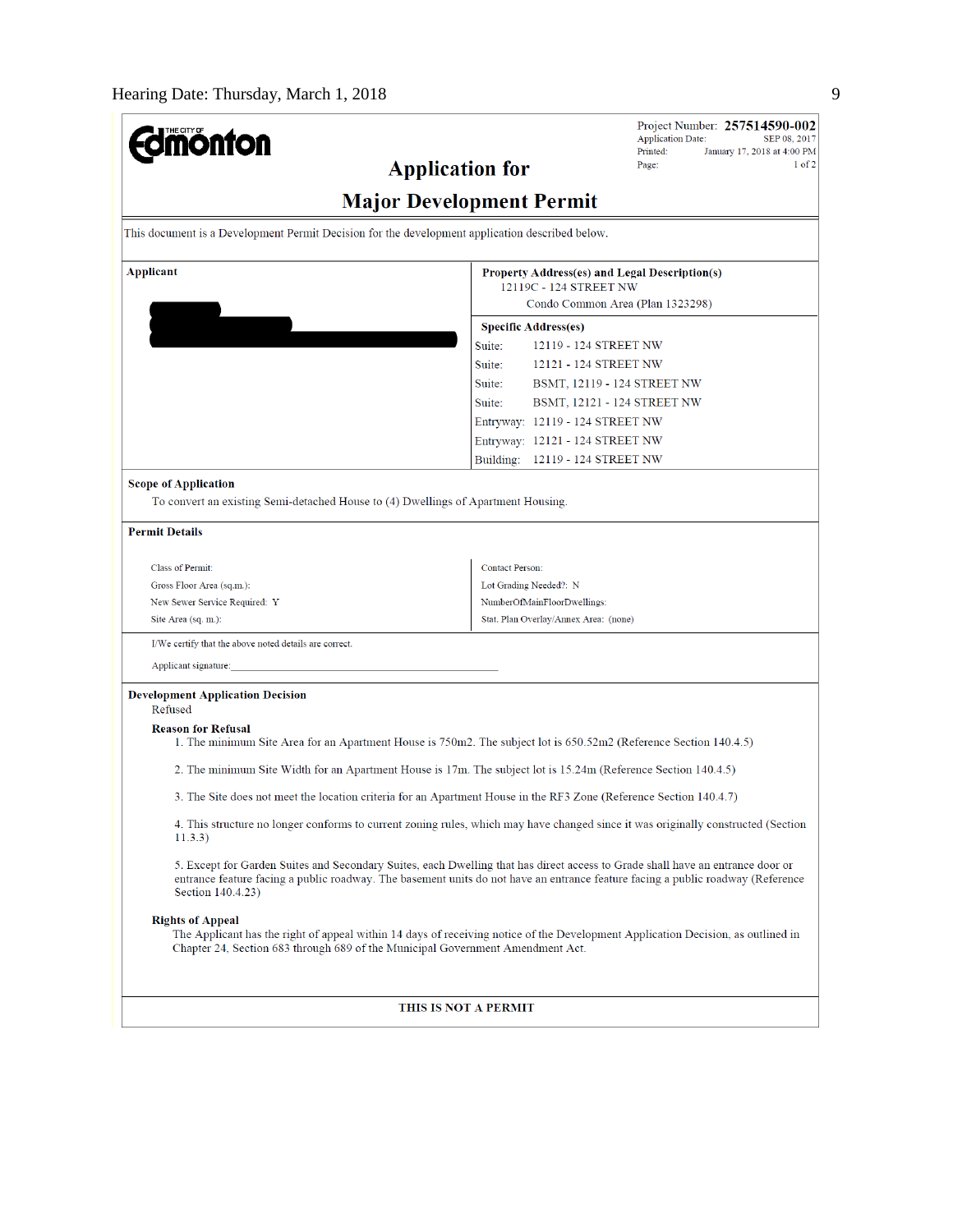| <b><i>Umönton</i></b>                                                                                                          |                                              |                                          |                      | <b>Application Date:</b>     | Project Number: 257514590-002<br>SEP 08, 2017 |
|--------------------------------------------------------------------------------------------------------------------------------|----------------------------------------------|------------------------------------------|----------------------|------------------------------|-----------------------------------------------|
|                                                                                                                                |                                              | <b>Application for</b>                   |                      | Printed:<br>Page:            | January 17, 2018 at 4:00 PM<br>$2$ of $2$     |
|                                                                                                                                |                                              |                                          |                      |                              |                                               |
|                                                                                                                                |                                              | <b>Major Development Permit</b>          |                      |                              |                                               |
| Issue Date: Jan 17, 2018                                                                                                       |                                              | Development Authority: LANGILLE, BRANDON |                      | Signature:                   |                                               |
| Fees                                                                                                                           |                                              |                                          |                      |                              |                                               |
|                                                                                                                                | <b>Fee Amount</b>                            | <b>Amount Paid</b>                       | Receipt#             | <b>Date Paid</b>             |                                               |
| Development Permit Inspection Fee<br>Major Dev. Application Fee<br>Sanitary Sewer Trunk Fund 2012+<br><b>Total GST Amount:</b> | \$500.00<br>\$271.00<br>\$3,132.00<br>\$0.00 | \$500.00<br>\$271.00                     | 04464983<br>04464983 | Sep 19, 2017<br>Sep 19, 2017 |                                               |
| <b>Totals for Permit:</b>                                                                                                      | \$3,903.00                                   | \$771.00                                 |                      |                              |                                               |
| $($3,132.00$ outstanding)                                                                                                      |                                              |                                          |                      |                              |                                               |
|                                                                                                                                |                                              |                                          |                      |                              |                                               |
|                                                                                                                                |                                              |                                          |                      |                              |                                               |
|                                                                                                                                |                                              | THIS IS NOT A PERMIT                     |                      |                              |                                               |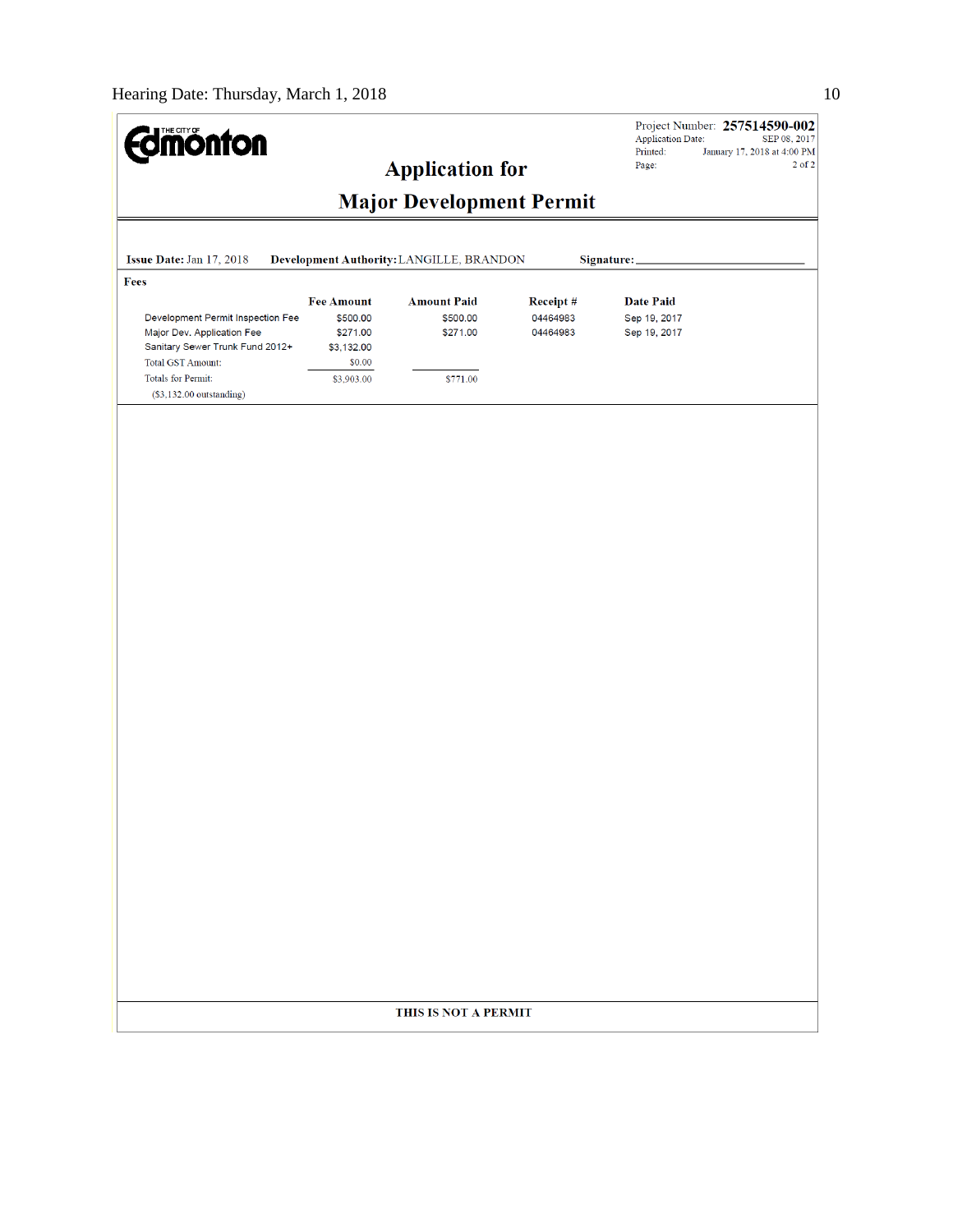

N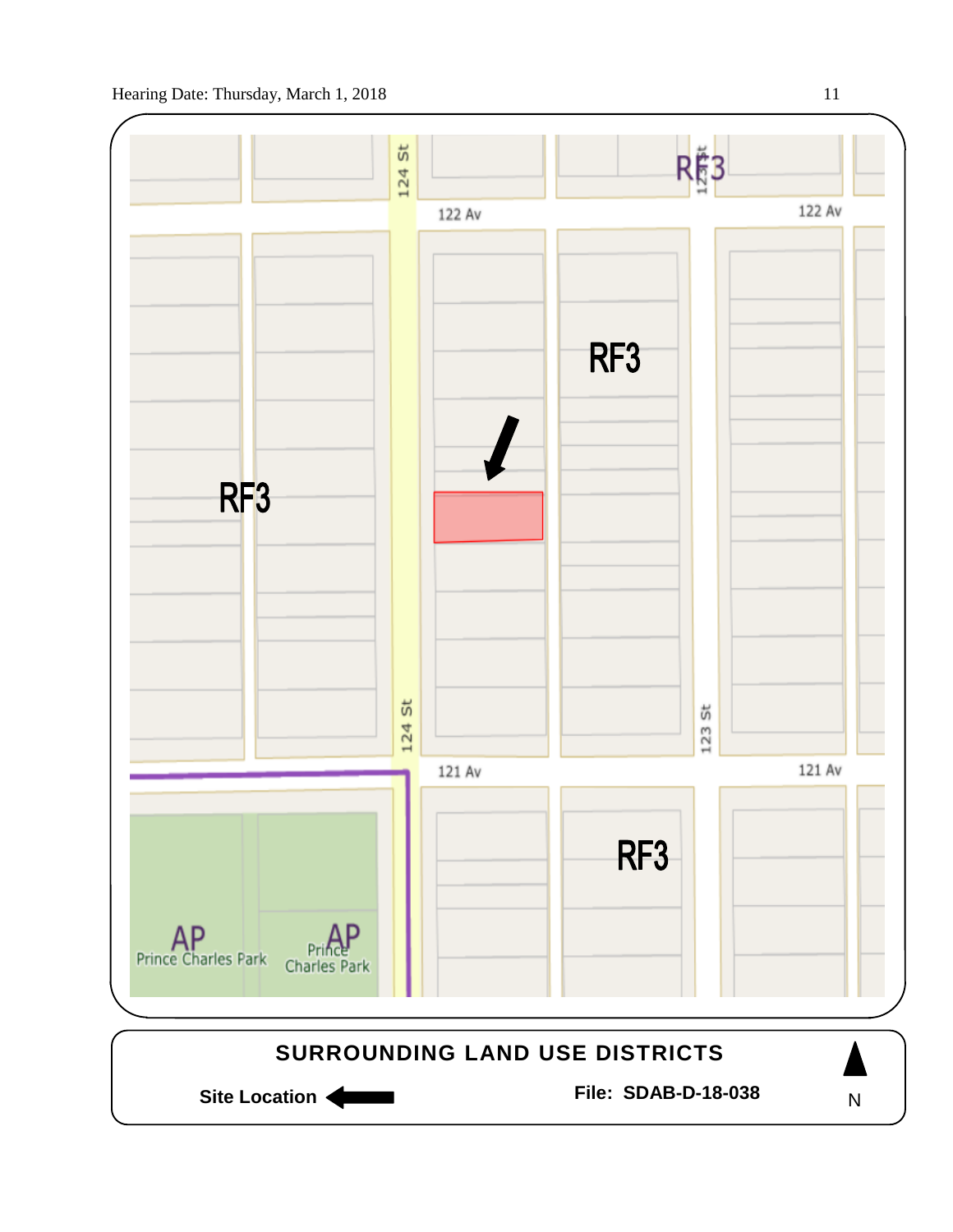| ITEM II: 10:30 A.M. |                                                        | FILE: SDAB-D-18-039                                                                                                                                                                            |  |  |  |  |
|---------------------|--------------------------------------------------------|------------------------------------------------------------------------------------------------------------------------------------------------------------------------------------------------|--|--|--|--|
|                     | AN APPEAL FROM THE DECISION OF THE DEVELOPMENT OFFICER |                                                                                                                                                                                                |  |  |  |  |
|                     | <b>APPELLANT:</b>                                      |                                                                                                                                                                                                |  |  |  |  |
|                     | <b>APPLICATION NO.:</b>                                | 258728819-001                                                                                                                                                                                  |  |  |  |  |
|                     | <b>APPLICATION TO:</b>                                 | Construct a Single Detached House with<br>front attached Garage, veranda, fireplace,<br>rear covered deck, balcony, and Basement<br>development (NOT to be used as an<br>additional Dwelling). |  |  |  |  |
|                     | <b>DECISION OF THE</b><br>DEVELOPMENT AUTHORITY:       | Refused                                                                                                                                                                                        |  |  |  |  |
|                     | <b>DECISION DATE:</b>                                  | January 23, 2018                                                                                                                                                                               |  |  |  |  |
|                     | <b>DATE OF APPEAL:</b>                                 | January 31, 2018                                                                                                                                                                               |  |  |  |  |
|                     | MUNICIPAL DESCRIPTION<br>OF SUBJECT PROPERTY:          | 8504 - 134 Street NW                                                                                                                                                                           |  |  |  |  |
|                     | <b>LEGAL DESCRIPTION:</b>                              | Plan 2128MC Blk 2 Lot 12                                                                                                                                                                       |  |  |  |  |
|                     | ZONE:                                                  | RF1 Single Detached Residential Zone                                                                                                                                                           |  |  |  |  |
|                     | <b>OVERLAY:</b>                                        | Mature Neighbourhood Overlay                                                                                                                                                                   |  |  |  |  |
|                     | <b>STATUTORY PLAN:</b>                                 | N/A                                                                                                                                                                                            |  |  |  |  |
|                     |                                                        |                                                                                                                                                                                                |  |  |  |  |

## *Grounds for Appeal*

The Appellant provided the following reasons for appealing the decision of the Development Authority:

The main reason for requesting the front attached garage is as majority of the street and community homes are equipped with front attached garages as we are proposing. Also, as the back alley road way is a gravel roadway it is unpleasant and dangerous to maneuver through. In addition, our proposed development is very consistent with the entire street. The rear yard encroachment is a result of placing the garage in the front. [Unedited]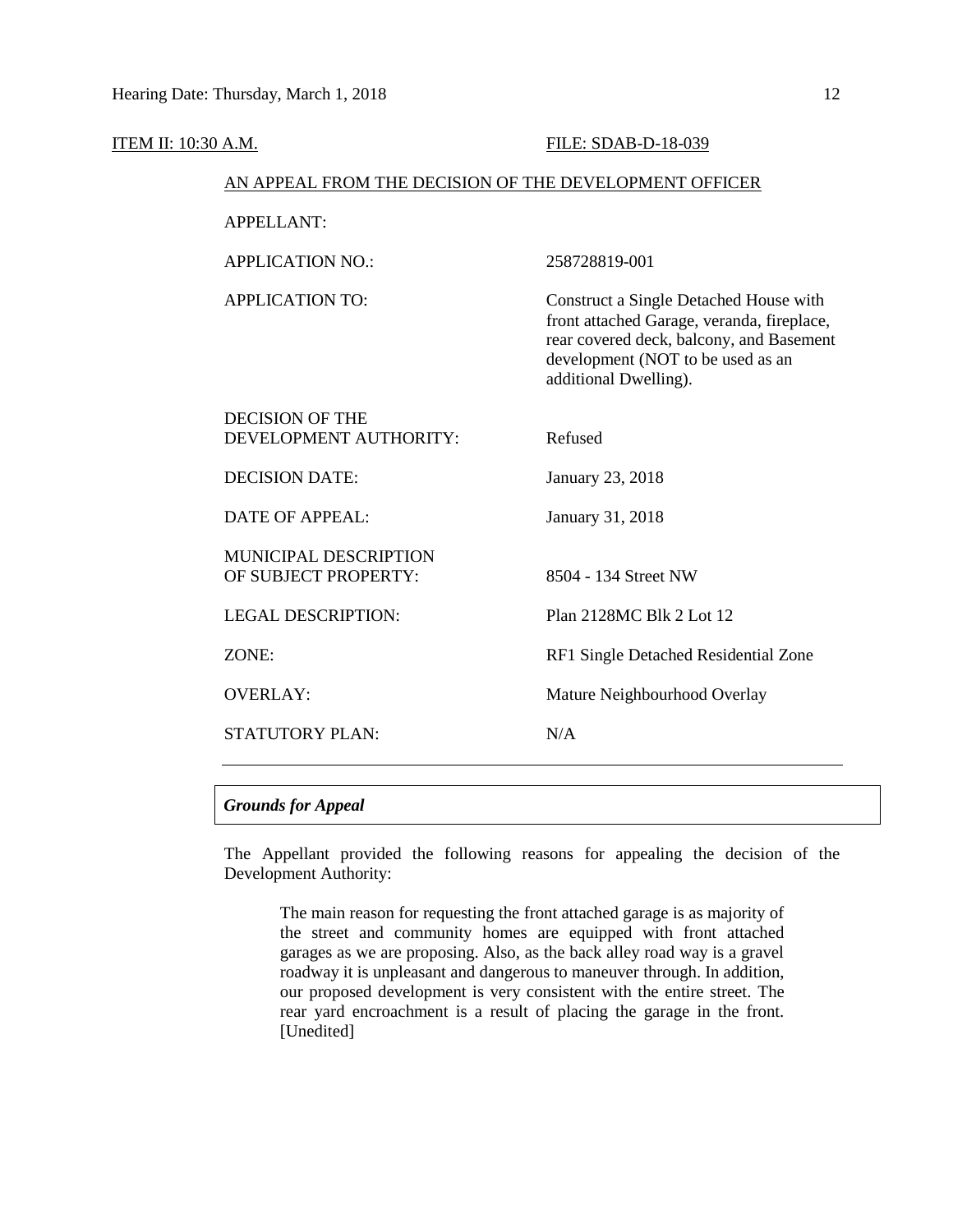#### *General Matters*

### **Appeal Information:**

The *Municipal Government Act*, RSA 2000, c M-26 states the following:

#### **Grounds for Appeal**

**685(1)** If a development authority

- (a) fails or refuses to issue a development permit to a person,
- (b) issues a development permit subject to conditions, or
- (c) issues an order under section 645,

the person applying for the permit or affected by the order under section 645 may appeal to the subdivision and development appeal board.

#### **Appeals**

**686(1)** A development appeal to a subdivision and development appeal board is commenced by filing a notice of the appeal, containing reasons, with the board

(a) in the case of an appeal made by a person referred to in section  $685(1)$ 

(i) with respect to an application for a development permit,

(A) within 21 days after the date on which the decision is made under section 642…

#### **Determining an Appeal**

## **Hearing and decision**

**687(3)** In determining an appeal, the subdivision and development appeal board

- …
- (a.1) must comply with the land use policies;
- (a.2) subject to section 638, must comply with any applicable statutory plans;
- (a.3) subject to clause (d), must comply with any land use bylaw in effect;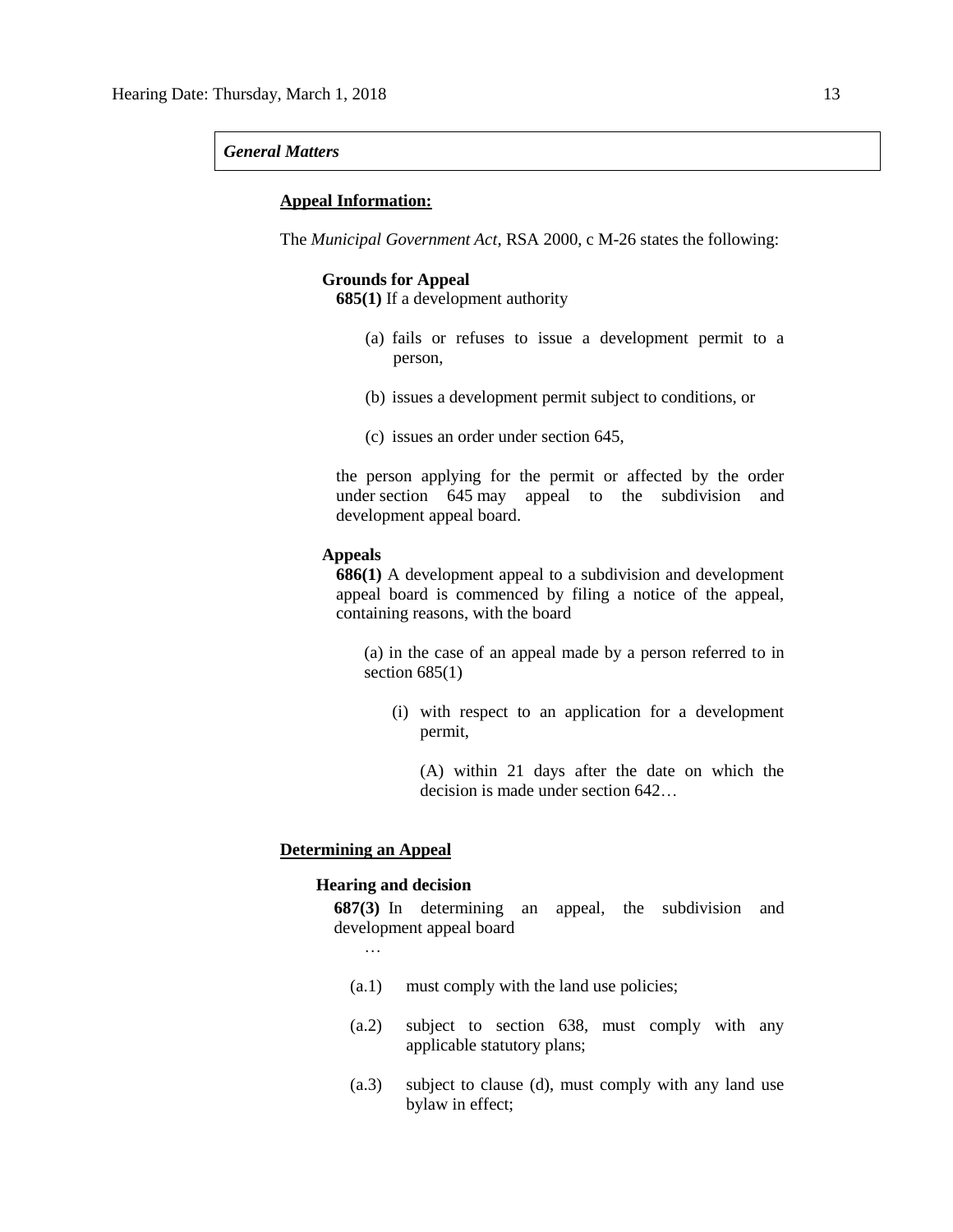…

- (c) may confirm, revoke or vary the order, decision or development permit or any condition attached to any of them or make or substitute an order, decision or permit of its own;
- (d) may make an order or decision or issue or confirm the issue of a development permit even though the proposed development does not comply with the land use bylaw if, in its opinion,
	- (i) the proposed development would not
		- (A) unduly interfere with the amenities of the neighbourhood, or
		- (B) materially interfere with or affect the use, enjoyment or value of neighbouring parcels of land,

**and and** 

(ii) the proposed development conforms with the use prescribed for that land or building in the land use bylaw.

#### **General Provisions from the** *Edmonton Zoning Bylaw:*

Section 110.1 states that the **General Purpose** of the **RF1 Single Detached Residential Zone** is "to provide for Single Detached Housing while allowing other forms of small scale housing in the form of Secondary Suites, and Garden Suites, as well as Semi-detached Housing and Duplex Housing under certain conditions."

## Section 814.1 states that the **General Purpose** of the **MNO Mature Neighbourhood Overlay** is:

[T]o regulate residential development in Edmonton's mature residential neighbourhoods, while responding to the context of surrounding development, maintaining the pedestrian-oriented design of the streetscape, and to provide an opportunity for consultation by gathering input from affected parties on the impact of a proposed variance to the Overlay regulations.

Under section 110.2(4), **Single Detached Housing** is a **Permitted Use** in the RF1 Single Detached Residential Zone.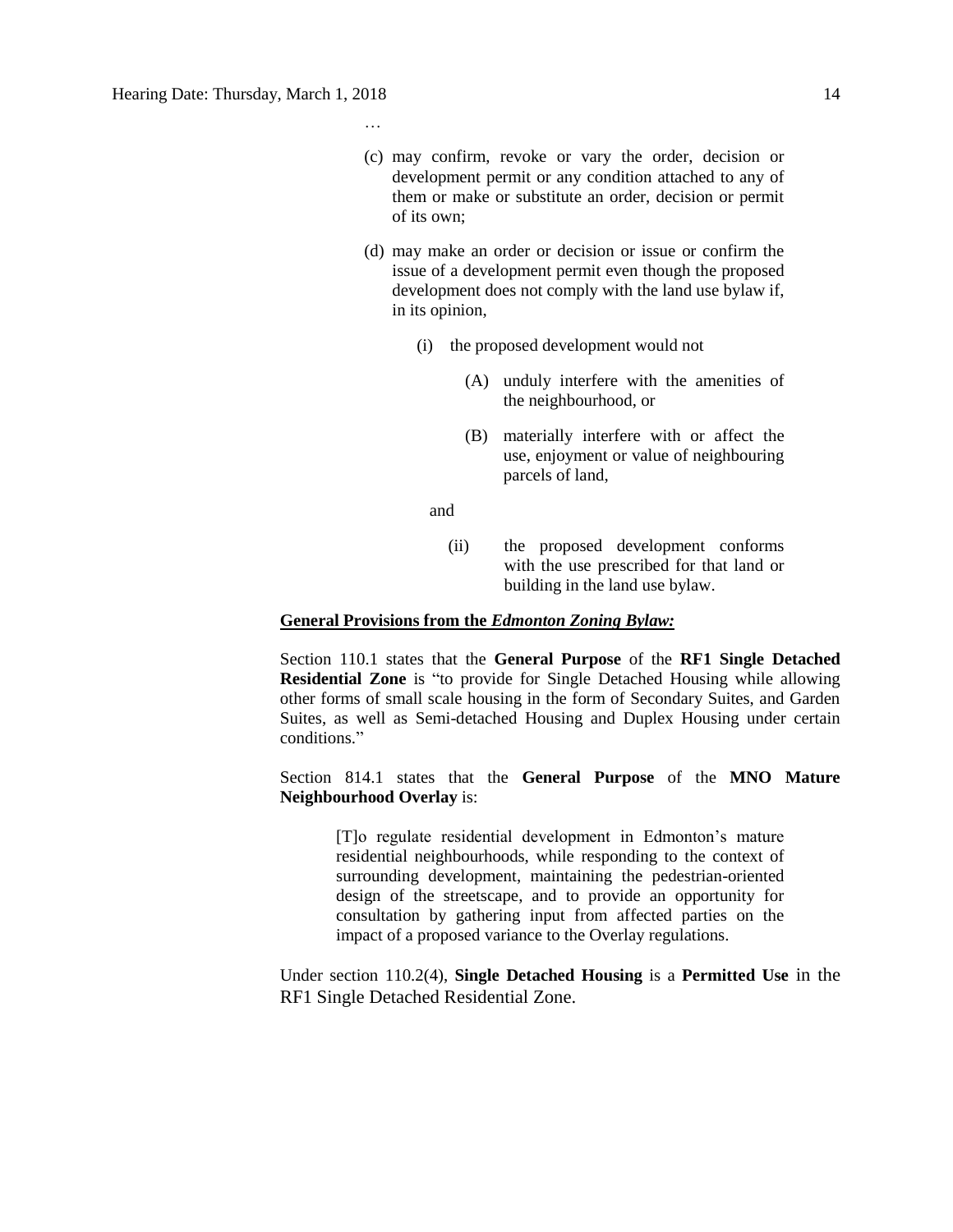Section 7.2(8) states:

**Single Detached Housing** means development consisting of a building containing only one Dwelling, which is separate from any other Dwelling or building. Where a Secondary Suite is a Permitted or Discretionary Use in a Zone, a building which contains Single Detached Housing may also contain a Secondary Suite. This Use includes Mobile Homes which conform to Section 78 of this Bylaw.

### **Mature Neighbourhood Overlay Community Consultation**

## **814.5 Proposed Variances**

1. When the Development Officer receives a Development Permit Application for a new principal building, new Garage Suite, or new Garden Suite that does not comply with any regulation contained within this Overlay, or receives a Development Permit for alterations to an existing structure that require a variance to Section 814.3(1), 814.3(3), 814.3(5) or 814.3(9) of this Overlay:

a. the Development Officer shall send notice, to the recipient parties specified in Table 814.5(2), to outline any requested variances to the Overlay and solicit comments directly related to the proposed variance;

b. the Development Officer shall not render a decision on the Development Permit application until 21 days after notice has been sent, unless the Development Officer receives feedback from the specified affected parties in accordance with Table 814.5(2); and

c. the Development Officer shall consider any comments directly related to the proposed variance when determining whether to approve the Development Permit Application in accordance with Sections 11.2 and 11.3.

|                  |                                                                                                                                                                                                                                     | Table 814.5(2)                                                                                                                                                                                                     |                                                                                                                                                                                                                                                                                                                                                                                            |  |
|------------------|-------------------------------------------------------------------------------------------------------------------------------------------------------------------------------------------------------------------------------------|--------------------------------------------------------------------------------------------------------------------------------------------------------------------------------------------------------------------|--------------------------------------------------------------------------------------------------------------------------------------------------------------------------------------------------------------------------------------------------------------------------------------------------------------------------------------------------------------------------------------------|--|
| <b>Tier</b><br># | <b>Recipient Parties</b>                                                                                                                                                                                                            | <b>Affected Parties</b>                                                                                                                                                                                            | <b>Regulation of this Overlay</b><br><b>Proposed to be Varied</b>                                                                                                                                                                                                                                                                                                                          |  |
| <b>Tier</b><br>1 | The municipal<br>address and<br>assessed owners of<br>the land wholly or<br>partially located<br>within a distance of<br>$60.0$ m of the Site<br>of the proposed<br>development and<br>the President of<br>each Community<br>League | The assessed<br>owners of the land<br>wholly or partially<br>located within a<br>distance of $60.0 \text{ m}$<br>of the Site of the<br>proposed<br>development and<br>the President of<br>each Community<br>League | $814.3(1)$ – Front Setback<br>$814.3(2)$ – Front Setback<br>(RF3 Corner Sites)<br>$814.3(5)$ – Height<br>$814.3(6) -$ Basement<br>Elevation<br>$814.3(7)$ – Dormer Width<br>$814.3(13)$ – Façade<br>Articulation between Semi-<br><b>Detached Dwellings</b><br>$814.3(14)$ - Façade<br><b>Articulation for Row</b><br><b>Housing Dwellings</b><br>$814.3(15)$ - Architectural<br>Treatment |  |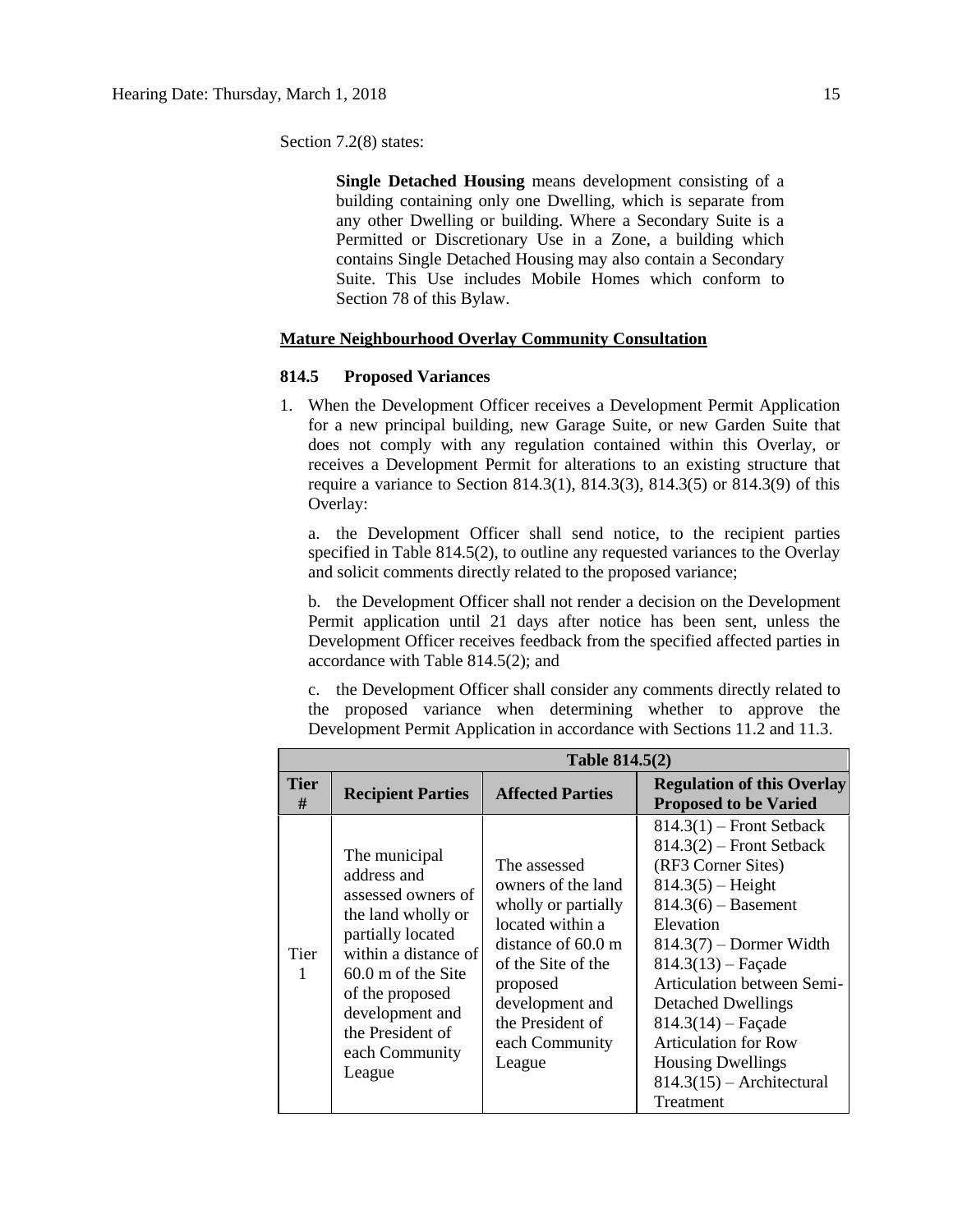## Hearing Date: Thursday, March 1, 2018 16

|  |               | $814.3(16)$ – Variation of     |
|--|---------------|--------------------------------|
|  |               | <b>Building Design</b>         |
|  |               | $814.3(17) - Driveway$         |
|  | <b>Access</b> |                                |
|  |               | $814.3(18) -$ Attached         |
|  | Garage        |                                |
|  |               | $814.4(1)$ – Additional        |
|  |               | <b>Development Regulations</b> |
|  |               | for Specific Areas             |

## *Reduced Rear Setback*

Section 814.3(4) states: "The minimum Rear Setback shall be 40% of Site Depth."

## **Development Officer's Determination**

1. Reduced Rear Setback - The distance from the house to the rear property line is 11.4 m (29.9% of site depth) instead of 15.24m (40% of site depth). (Section 814.3.4)

## *Driveway Access*

Section 814.3(17) states: "Regardless of whether a Site has existing vehicular access from a public roadway, other than a Lane, no such access shall be permitted to continue where an Abutting Lane exists."

## **Development Officer's Determination**

2. Driveway - The driveway is located off of 134 Street NW (front) instead of the alley (Section 814.3.17).

## *Eave Projection*

Section 44(1) states:

The following features may project into a required Setback or Separation Space as provided for below:

1. a) verandas, porches, eaves, shade projections, unenclosed steps, chimneys, belt courses, sills, together with any other architectural features which are of a similar character, provided such projections do not exceed 0.6 m in the case of Setbacks or Separation Spaces of 1.2 m or greater. Where unenclosed steps extend into Side Setbacks which are not used for vehicular access, such steps shall not exceed a Height of 1.0 m above Grade; and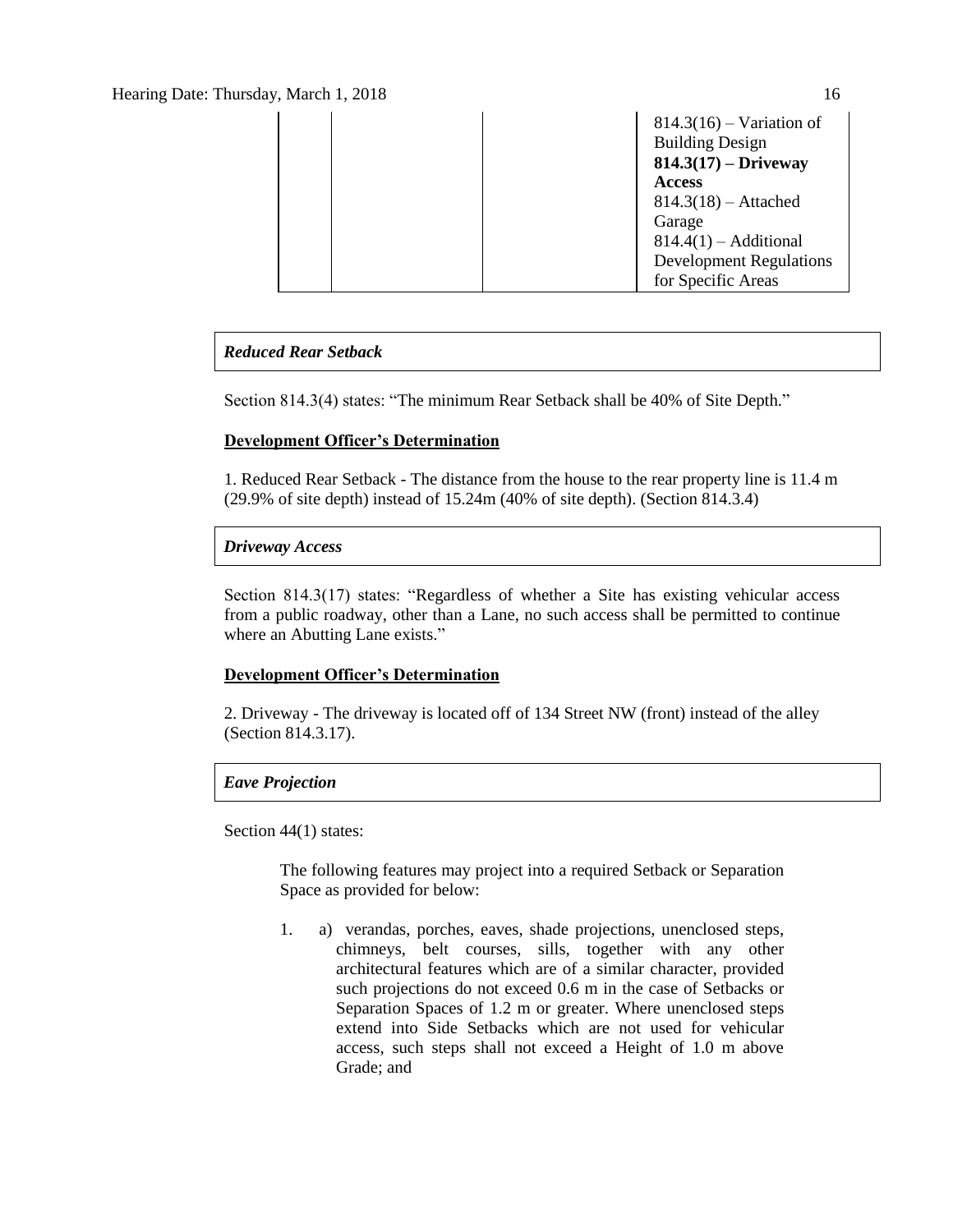b) eaves or similar architectural features on Accessory buildings provided that such projections do not exceed 0.6 m in the case of Setbacks or Separation Spaces of 1.2 m or greater, and 0.46 m for Setbacks or Separation Spaces of less than 1.2 m.

### **Development Officer's Determination**

3. Projection - The distance from the eave to the back property line (rear lot line) is 10.03m, instead of 14.64m (Section 44.1).

#### Notice to Applicant/Appellant

Provincial legislation requires that the Subdivision and Development Appeal Board issue its official decision in writing within fifteen days of the conclusion of the hearing. Bylaw No. 11136 requires that a verbal announcement of the Board's decision shall be made at the conclusion of the hearing of an appeal, but the verbal decision is not final nor binding on the Board until the decision has been given in writing in accordance with the *Municipal Government Act.*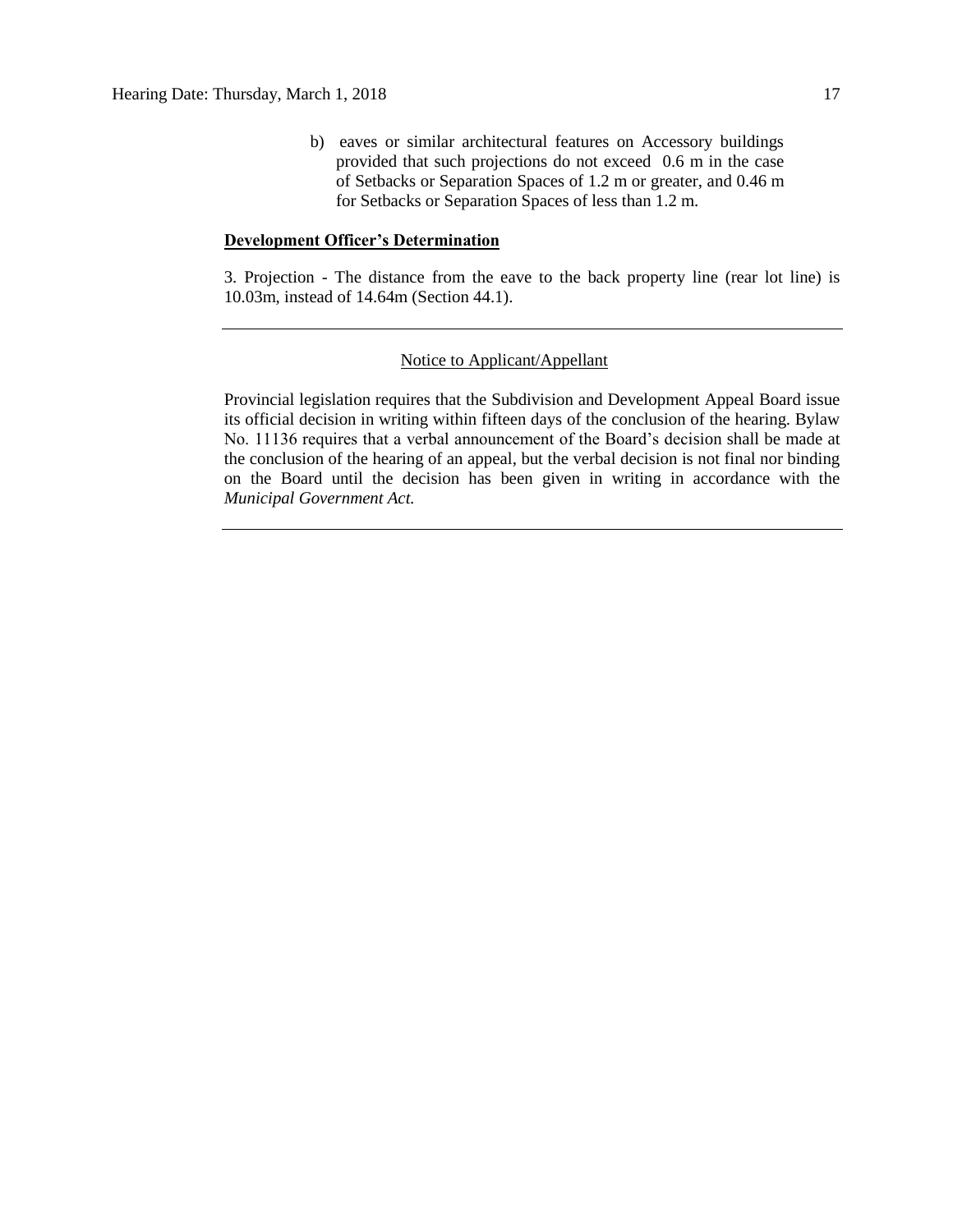| THE CITY OF<br><b>onton</b>                             |                                                                                                             |                                                                                                   |                                      | Project Number: 258728819-001<br><b>Application Date:</b><br>AUG 01, 2017                                                                                                                                                                                                                                                                                                                                        |  |
|---------------------------------------------------------|-------------------------------------------------------------------------------------------------------------|---------------------------------------------------------------------------------------------------|--------------------------------------|------------------------------------------------------------------------------------------------------------------------------------------------------------------------------------------------------------------------------------------------------------------------------------------------------------------------------------------------------------------------------------------------------------------|--|
| <b>Application for</b>                                  |                                                                                                             |                                                                                                   |                                      | Printed:<br>January 23, 2018 at 11:16 AM<br>$1$ of $2$<br>Page:                                                                                                                                                                                                                                                                                                                                                  |  |
|                                                         | <b>House Development and Building Permit</b>                                                                |                                                                                                   |                                      |                                                                                                                                                                                                                                                                                                                                                                                                                  |  |
|                                                         |                                                                                                             |                                                                                                   |                                      | This document is a record of a Development Permit and/or Building Permit application, and a record of the decision for the undertaking<br>described below, subject to the limitations and conditions of this permit, of the Edmonton Zoning Bylaw 12800 as amended, Safety Codes<br>Act RSA 2000, Safety Codes Act Permit Regulation, Alberta Building Code and City of Edmonton Bylaw 15894 Safety Codes Permit |  |
| Applicant                                               |                                                                                                             | Property Address(es) and Legal Description(s)<br>8504 - 134 STREET NW<br>Plan 2128MC Blk 2 Lot 12 |                                      |                                                                                                                                                                                                                                                                                                                                                                                                                  |  |
|                                                         |                                                                                                             |                                                                                                   | <b>Location(s) of Work</b>           |                                                                                                                                                                                                                                                                                                                                                                                                                  |  |
|                                                         |                                                                                                             |                                                                                                   | Entryway: 8504 - 134 STREET NW       |                                                                                                                                                                                                                                                                                                                                                                                                                  |  |
|                                                         |                                                                                                             |                                                                                                   | Building: 8504 - 134 STREET NW       |                                                                                                                                                                                                                                                                                                                                                                                                                  |  |
| <b>Scope of Application</b>                             |                                                                                                             |                                                                                                   |                                      |                                                                                                                                                                                                                                                                                                                                                                                                                  |  |
| development (NOT to be used as an additional Dwelling). |                                                                                                             |                                                                                                   |                                      | To construct a Single Detached House with front attached Garage, veranda, fireplace, rear covered deck, balcony, and Basement                                                                                                                                                                                                                                                                                    |  |
| <b>Permit Details</b>                                   |                                                                                                             |                                                                                                   |                                      |                                                                                                                                                                                                                                                                                                                                                                                                                  |  |
| Affected Floor Area (sq. ft.): 5368                     |                                                                                                             |                                                                                                   | Building Height to Midpoint (m): 8.9 |                                                                                                                                                                                                                                                                                                                                                                                                                  |  |
| <b>Class of Permit:</b>                                 |                                                                                                             |                                                                                                   | Dwelling Type: Single Detached House |                                                                                                                                                                                                                                                                                                                                                                                                                  |  |
| Front Yard $(m)$ : 7.72                                 |                                                                                                             |                                                                                                   | Home Design Type:                    |                                                                                                                                                                                                                                                                                                                                                                                                                  |  |
| Rear Yard (m):                                          |                                                                                                             |                                                                                                   | Secondary Suite Included ?: N        |                                                                                                                                                                                                                                                                                                                                                                                                                  |  |
| Side Yard, left $(m)$ : 2.75                            |                                                                                                             |                                                                                                   | Side Yard, right (m): 2.64           |                                                                                                                                                                                                                                                                                                                                                                                                                  |  |
| Site Area (sq. m.): 998.71                              | Site Depth $(m)$ : 38.1                                                                                     |                                                                                                   |                                      |                                                                                                                                                                                                                                                                                                                                                                                                                  |  |
| Site Width $(m)$ : 26.21                                |                                                                                                             |                                                                                                   |                                      | Stat. Plan Overlay/Annex Area: Mature Neighbourhood Overlay                                                                                                                                                                                                                                                                                                                                                      |  |
| I/We certify that the above noted details are correct.  |                                                                                                             |                                                                                                   |                                      |                                                                                                                                                                                                                                                                                                                                                                                                                  |  |
| Applicant signature:                                    |                                                                                                             |                                                                                                   |                                      |                                                                                                                                                                                                                                                                                                                                                                                                                  |  |
| <b>Development Application Decision</b>                 |                                                                                                             |                                                                                                   |                                      |                                                                                                                                                                                                                                                                                                                                                                                                                  |  |
| Refused                                                 |                                                                                                             |                                                                                                   |                                      |                                                                                                                                                                                                                                                                                                                                                                                                                  |  |
| <b>Reason for Refusal</b>                               |                                                                                                             |                                                                                                   |                                      |                                                                                                                                                                                                                                                                                                                                                                                                                  |  |
| $(40\% \text{ of site depth})$ . (Section 814.3.4)      |                                                                                                             |                                                                                                   |                                      | 1. Reduced Rear Setback - The distance from the house to the rear property line is 11.4 m (29.9% of site depth) instead of 15.24m                                                                                                                                                                                                                                                                                |  |
|                                                         | 2. Driveway - The driveway is located off of 134 Street NW (front) instead of the alley (Section 814.3.17). |                                                                                                   |                                      |                                                                                                                                                                                                                                                                                                                                                                                                                  |  |
|                                                         |                                                                                                             |                                                                                                   |                                      | 3. Projection - The distance from the eave to the back property line (rear lot line) is 10.03m, instead of 14.64m (Section 44.1).                                                                                                                                                                                                                                                                                |  |
| <b>Rights of Appeal</b>                                 | Chapter 24, Section 683 through 689 of the Municipal Government Amendment Act.                              |                                                                                                   |                                      | The Applicant has the right of appeal within 14 days of receiving notice of the Development Application Decision, as outlined in                                                                                                                                                                                                                                                                                 |  |
| <b>Issue Date: Jan 23, 2018</b>                         | <b>Development Authority: ROBINSON, GEORGE</b>                                                              |                                                                                                   |                                      | Signature:                                                                                                                                                                                                                                                                                                                                                                                                       |  |
| Fees                                                    |                                                                                                             |                                                                                                   |                                      |                                                                                                                                                                                                                                                                                                                                                                                                                  |  |
|                                                         | <b>Fee Amount</b>                                                                                           | <b>Amount Paid</b>                                                                                | Receipt #                            | Date Paid                                                                                                                                                                                                                                                                                                                                                                                                        |  |
| Safety Codes Fee                                        | \$219.72                                                                                                    | \$219.72                                                                                          | 04340414                             | Aug 01, 2017                                                                                                                                                                                                                                                                                                                                                                                                     |  |
|                                                         |                                                                                                             |                                                                                                   |                                      |                                                                                                                                                                                                                                                                                                                                                                                                                  |  |
|                                                         |                                                                                                             | THIS IS NOT A PERMIT                                                                              |                                      |                                                                                                                                                                                                                                                                                                                                                                                                                  |  |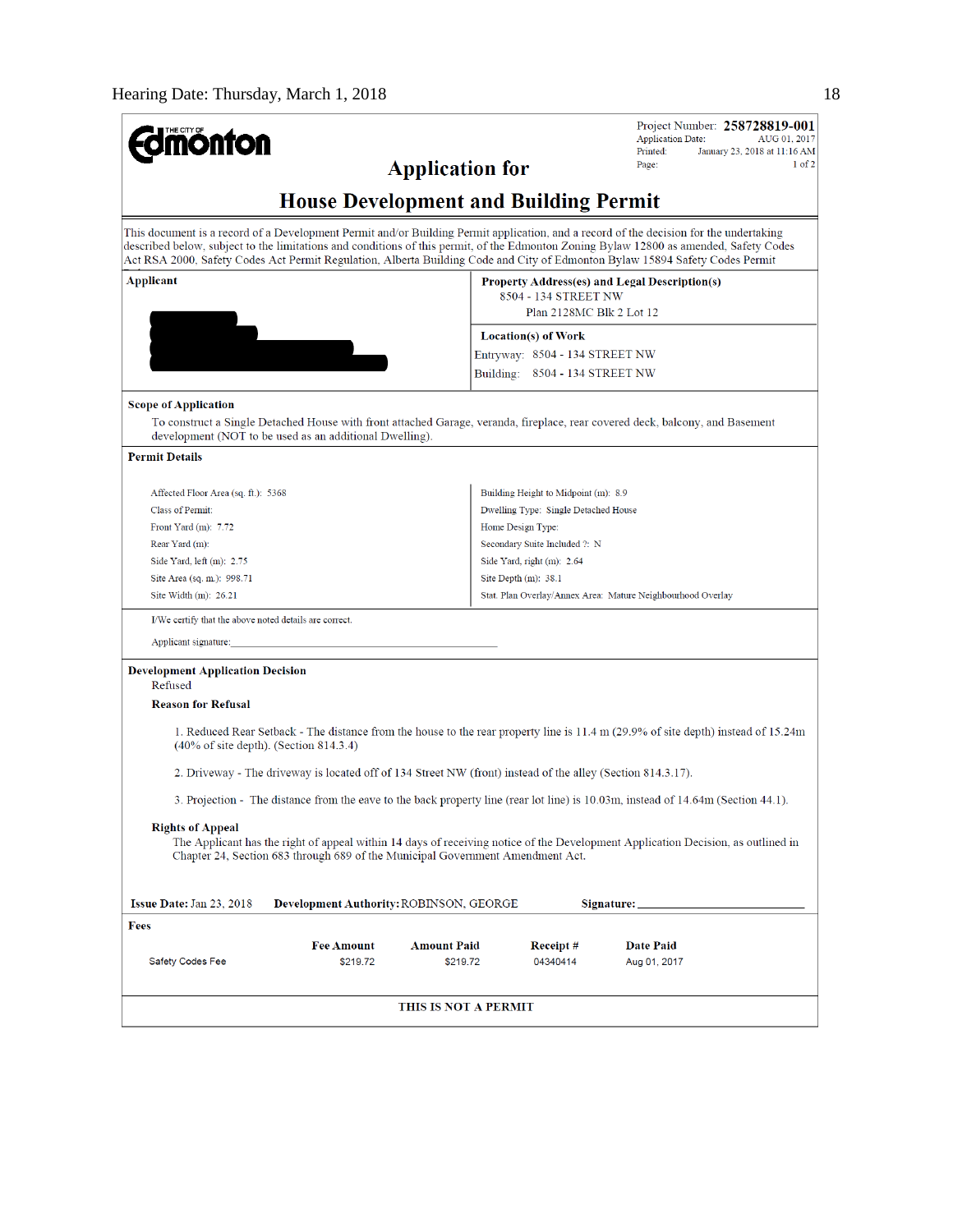#### **Edimonton** Application Date: Printed: **Application for** Page: **House Development and Building Permit** Fees **Amount Paid** Date Paid **Fee Amount** Receipt# Electrical Safety Codes Fee \$19.90 \$19.90 04340414 Aug 01, 2017 Electrical Fees (House) \$385.00 \$385.00 04340414 Aug 01, 2017 Development Permit Inspection Fee \$0.00 \$200.00 04340414 Aug 01, 2017 Water Usage Fee \$133.10 04340414 Aug 01, 2017 \$133.10 **Building Permit Fee** \$5,493.00 \$5,493.00 04340414 Aug 01, 2017 Lot Grading Fee \$140.00 \$140.00 04340414 Aug 01, 2017 Electrical Fee (Service) \$79.00 \$79.00 04340414 Aug 01, 2017  $$0.00$ Total GST Amount: Totals for Permit:  $$6,669.72$  $$6,469.72$ (overpaid by \$200.00)

#### THIS IS NOT A PERMIT

Project Number: 258728819-001 AUG 01, 2017 January 23, 2018 at 11:16 AM  $2$  of  $2$